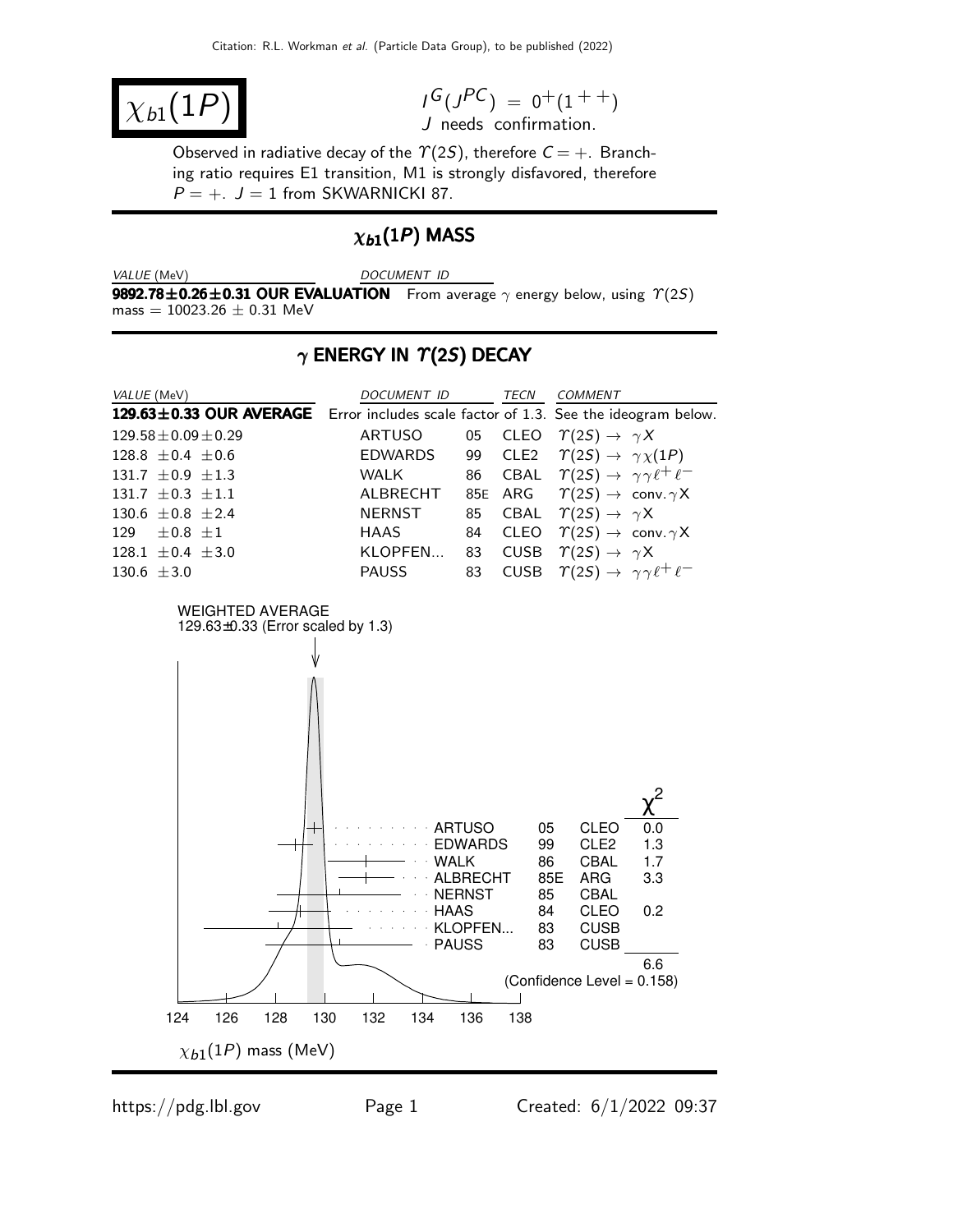|                                                                                              | Mode                                                                                                                                                                                                                                                                                                                                                                                                                                                                                                                                                                                                                                                                                                                                                                                                                                                                                                             | Fraction $(\Gamma_i/\Gamma)$                                                                                                                                                                                                                                                                                                                                                                                                                                                                                                  | Confidence level |
|----------------------------------------------------------------------------------------------|------------------------------------------------------------------------------------------------------------------------------------------------------------------------------------------------------------------------------------------------------------------------------------------------------------------------------------------------------------------------------------------------------------------------------------------------------------------------------------------------------------------------------------------------------------------------------------------------------------------------------------------------------------------------------------------------------------------------------------------------------------------------------------------------------------------------------------------------------------------------------------------------------------------|-------------------------------------------------------------------------------------------------------------------------------------------------------------------------------------------------------------------------------------------------------------------------------------------------------------------------------------------------------------------------------------------------------------------------------------------------------------------------------------------------------------------------------|------------------|
| $\Gamma_1$<br>$\Gamma_2$<br>$\Gamma_4$<br>$\Gamma_5$<br>$\Gamma_6$<br>$\Gamma$<br>$\Gamma_8$ | $\gamma \; \gamma \; \gamma(1S)$<br>$D^0 X$<br>$\Gamma_3$ $\pi^+\pi^- K^+ K^- \pi^0$<br>$2\pi^{+}\pi^{-}$ K $^{-}$ K $_{S}^{0}$<br>$2\pi^{+}\pi^{-}$ K $^{-}$ K $^{0}_{S}$ $2\pi^{0}$<br>$2\pi + 2\pi - 2\pi^0$<br>$2\pi$ <sup>+</sup> $2\pi$ <sup>-</sup> $K$ <sup>+</sup> $K$ <sup>-</sup><br>$2\pi^+2\pi^-$ K $^+$ K $^ \pi^0$<br>$\Gamma_9$ $2\pi^+ 2\pi^- K^+ K^- 2\pi^0$<br>$\Gamma_{10}$ $3\pi$ <sup>+</sup> $2\pi$ <sup>-</sup> $K$ <sup>-</sup> $K$ <sup>0</sup> $\pi$ <sup>0</sup><br>$\Gamma_{11}$ $3\pi + 3\pi$<br>$\Gamma_{12}$ $3\pi^+3\pi^-2\pi^0$<br>$\Gamma_{13}$ $3\pi$ <sup>+</sup> $3\pi$ <sup>-</sup> $K$ <sup>+</sup> $K$ <sup>-</sup><br>$\Gamma_{14}$ $3\pi$ <sup>+</sup> $3\pi$ <sup>-</sup> $K$ <sup>+</sup> $K$ <sup>-</sup> $\pi$ <sup>0</sup><br>$\Gamma_{15}$ $4\pi$ <sup>+</sup> $4\pi$ <sup>-</sup><br>$\Gamma_{16}$ $4\pi$ <sup>+</sup> $4\pi$ <sup>-</sup> $2\pi$ <sup>0</sup> | $(35.2 \pm 2.0)\%$<br>$(12.6 \pm 2.2)\%$<br>$(2.0 \pm 0.6) \times 10^{-4}$<br>$(1.3 \pm 0.5) \times 10^{-4}$<br>$< 6$ $\times 10^{-4}$<br>$(8.0 \pm 2.5) \times 10^{-4}$<br>$(1.5 \pm 0.5) \times 10^{-4}$<br>$(.3.5 \pm 1.2) \times 10^{-4}$<br>$(8.6 \pm 3.2) \times 10^{-4}$<br>$(9.3 \pm 3.3) \times 10^{-4}$<br>$(1.9 \pm 0.6) \times 10^{-4}$<br>$(1.7 \pm 0.5) \times 10^{-3}$<br>$(2.6 \pm 0.8) \times 10^{-4}$<br>$(7.5 \pm 2.6) \times 10^{-4}$<br>$(2.6 \pm 0.9) \times 10^{-4}$<br>$(1.4 \pm 0.6) \times 10^{-3}$ | 90%              |
|                                                                                              | $\Gamma_{17}$ $\omega$ anything                                                                                                                                                                                                                                                                                                                                                                                                                                                                                                                                                                                                                                                                                                                                                                                                                                                                                  | $(4.9 \pm 1.4)\%$                                                                                                                                                                                                                                                                                                                                                                                                                                                                                                             |                  |
|                                                                                              | $\Gamma_{18}$ $\omega X_{tetra}$                                                                                                                                                                                                                                                                                                                                                                                                                                                                                                                                                                                                                                                                                                                                                                                                                                                                                 | $< 4.44 \times 10^{-4}$                                                                                                                                                                                                                                                                                                                                                                                                                                                                                                       | 90%              |
|                                                                                              | $\Gamma_{19}$ $J/\psi J/\psi$                                                                                                                                                                                                                                                                                                                                                                                                                                                                                                                                                                                                                                                                                                                                                                                                                                                                                    | $< 2.7 \times 10^{-5}$                                                                                                                                                                                                                                                                                                                                                                                                                                                                                                        | 90%              |
|                                                                                              | $\Gamma_{20}$ $J/\psi \psi(2S)$                                                                                                                                                                                                                                                                                                                                                                                                                                                                                                                                                                                                                                                                                                                                                                                                                                                                                  | $< 1.7 \times 10^{-5}$                                                                                                                                                                                                                                                                                                                                                                                                                                                                                                        | 90%              |
|                                                                                              | $\Gamma_{21}$ $\psi(2S)\psi(2S)$                                                                                                                                                                                                                                                                                                                                                                                                                                                                                                                                                                                                                                                                                                                                                                                                                                                                                 | $< 6$ $\times 10^{-5}$                                                                                                                                                                                                                                                                                                                                                                                                                                                                                                        | 90%              |
|                                                                                              | $\Gamma_{22}$ J/ $\psi(1S)$ anything                                                                                                                                                                                                                                                                                                                                                                                                                                                                                                                                                                                                                                                                                                                                                                                                                                                                             | $< 1.1 \times 10^{-3}$                                                                                                                                                                                                                                                                                                                                                                                                                                                                                                        | 90%              |
|                                                                                              | $\Gamma_{23}$ $J/\psi(1S)X_{tetra}$                                                                                                                                                                                                                                                                                                                                                                                                                                                                                                                                                                                                                                                                                                                                                                                                                                                                              | $< 2.27 \times 10^{-4}$                                                                                                                                                                                                                                                                                                                                                                                                                                                                                                       | 90%              |

### $\chi_{b1}(1P)$  DECAY MODES

# $\chi_{b1}(1P)$  BRANCHING RATIOS

| $\Gamma(\gamma \Upsilon(15))/\Gamma_{\text{total}}$ |      |                    |     |      |                                                               |  |
|-----------------------------------------------------|------|--------------------|-----|------|---------------------------------------------------------------|--|
| VALUE                                               | EVTS | <b>DOCUMENT ID</b> |     | TECN | <b>COMMENT</b>                                                |  |
| $0.352 \pm 0.020$ OUR AVERAGE                       |      |                    |     |      |                                                               |  |
| $0.356 + 0.016 + 0.019$                             | 964k | $1$ FULSOM         | 18  |      | BELL $\Upsilon(2S) \rightarrow \gamma X$                      |  |
| $0.364 \pm 0.017 \pm 0.019$                         |      | $2,3,4$ LEES       |     |      | 14M BABR $\Upsilon(2S) \rightarrow \gamma \gamma \mu^+ \mu^-$ |  |
| $0.331 \pm 0.018 \pm 0.017$                         | 3222 | 4,5 KORNICER       |     |      | 11 CLEO $e^+e^- \rightarrow \gamma \gamma \ell^+ \ell^-$      |  |
| $0.350 \pm 0.023 \pm 0.018$                         | 13k  | $6$ LEES           | 11J |      | BABR $\Upsilon(2S) \rightarrow X\gamma$                       |  |
| $0.34 \pm 0.07 \pm 0.02$                            |      | 53 $4,7,8$ WALK    | 86  |      | CBAL $\tau(2S) \rightarrow \gamma \gamma \ell^+ \ell^-$       |  |
| $0.47 \pm 0.18$                                     |      | KLOPFEN            | 83  |      | CUSB $\Upsilon(2S) \rightarrow \gamma \gamma \ell^+ \ell^-$   |  |

<sup>1</sup> FULSOM 18 reports  $[\Gamma(\chi_{b1}(1P) \to \gamma \Upsilon(1S))/\Gamma_{\text{total}}] \times [B(\Upsilon(2S) \to \gamma \chi_{b1}(1P))] =$  $(2.45 \pm 0.02 + 0.11) \times 10^{-2}$  which we divide by our best value B( $\Upsilon(2S) \rightarrow \Upsilon(1P)$ )  $= (6.9 \pm 0.4) \times 10^{-2}$ . Our first error is their experiment's error and our second error is the systematic error from using our best value.

 $^2$ LEES 14M quotes Γ $(\chi_{b1}(1P) \to \ \gamma\ \Upsilon(1S))/\Gamma_{\rm total} \ \times \ \Gamma(\ \Upsilon(2S) \to \ \gamma\chi_{b1}(1P))/\Gamma_{\rm total}$  $=$  (2.51  $\pm$  0.12) % combining the results from samples of  $\gamma(2S) \rightarrow \gamma \gamma \mu^+ \mu^-$  with and without converted photons.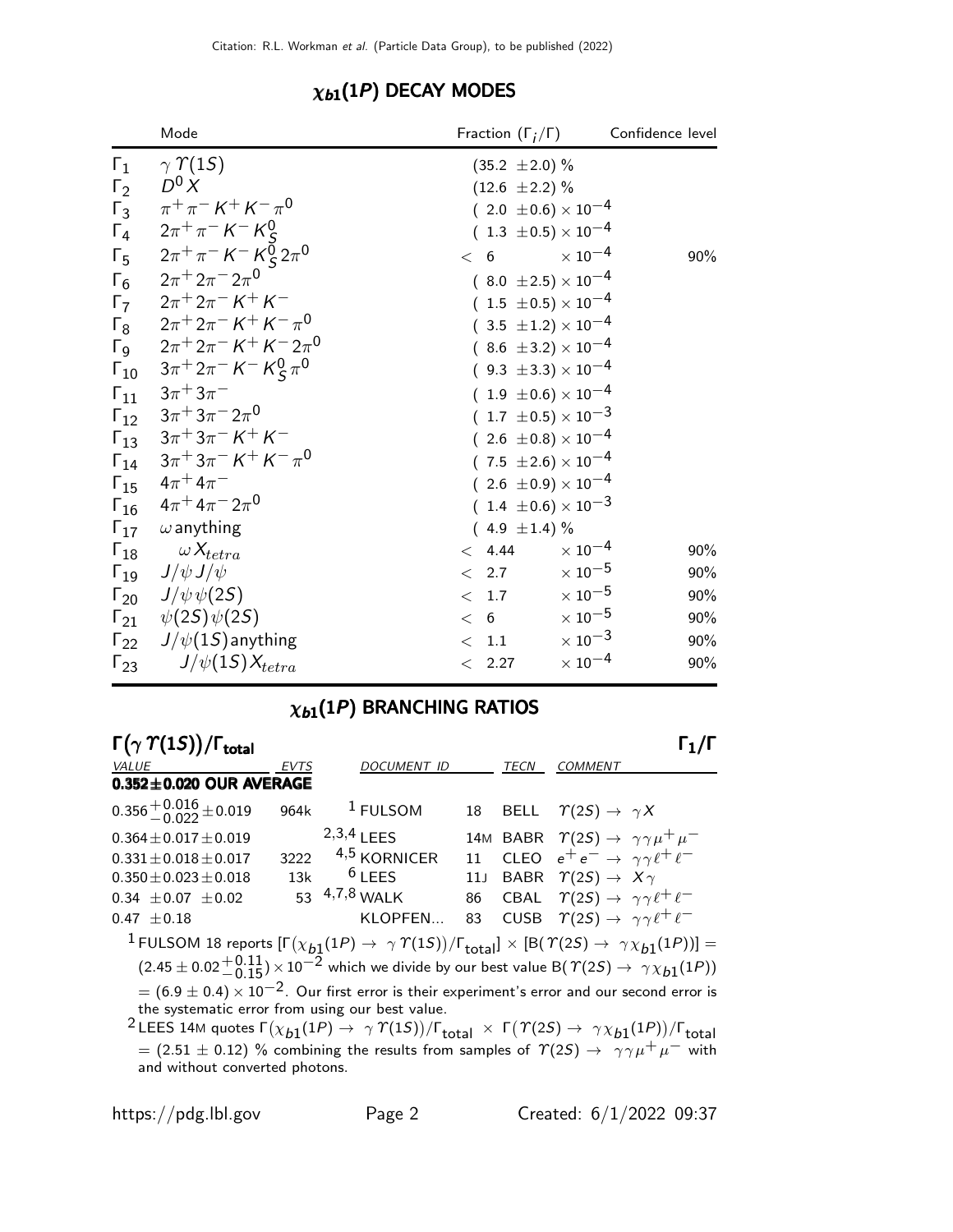- $^3$ LEES 14M reports  $[\Gamma(\chi_{b1}(1P) \to \gamma \varUpsilon(1S))/\Gamma_{\text{total}}] \times [B(\varUpsilon(2S) \to \gamma \chi_{b1}(1P))] =$  $(2.51 \pm 0.12) \times 10^{-2}$  which we divide by our best value B( $\Upsilon(25) \rightarrow \gamma \chi_{b1}(1P)$ ) =  $(6.9 \pm 0.4) \times 10^{-2}$ . Our first error is their experiment's error and our second error is the systematic error from using our best value.
- 4 Assuming B( $\mathcal{T}(15) \rightarrow \mu^+ \mu^-$ ) = (2.48 ± 0.05)%.
- $^5$ KORNICER 11 reports  $[\Gamma(\chi_{b1}(1P) \to \ \gamma\ \Upsilon(1S))/\Gamma_{\text{total}}] \times [ \textsf{B}(\ \Upsilon(2S) \to \ \gamma\chi_{b1}(1P))]$  $= (22.8 \pm 0.4 \pm 1.2) \times 10^{-3}$  which we divide by our best value B( $\hat{T}(2S) \rightarrow \gamma \chi_{b1}(1P)$ )  $= (6.9 \pm 0.4) \times 10^{-2}$ . Our first error is their experiment's error and our second error is the systematic error from using our best value.
- $^6$ LEES 11J reports  $[\Gamma(\chi_{b1}(1P) \rightarrow \gamma \varUpsilon(1S))/\Gamma_{\mathrm{total}}] \times [B(\varUpsilon(2S) \rightarrow \gamma \chi_{b1}(1P))] =$  $(24.1 \pm 0.6 \pm 1.5) \times 10^{-3}$  which we divide by our best value B( $\Upsilon(25) \rightarrow \gamma \chi_{b1}(1P)$ )  $= (6.9 \pm 0.4) \times 10^{-2}$ . Our first error is their experiment's error and our second error is the systematic error from using our best value.
- $^7$ WALK 86 quotes B $(\varUpsilon(2S) \to -\gamma \chi_{b1}(1P)) \times {\rm B}(\chi_{b1}(1P) \to -\gamma \varUpsilon(1S)) \times {\rm B}(\varUpsilon(1S) \to 0)$  $\ell^+ \ell^-$ ) = (5.8  $\pm$  0.9  $\pm$  0.7) %.
- $^8$ WALK 86 reports  $[\Gamma(\chi_{b1}(1P) \to \gamma \Upsilon(1S))/\Gamma_{\text{total}}] \times [B(\Upsilon(2S) \to \gamma \chi_{b1}(1P))] =$  $(23.4 \pm 3.63 \pm 2.82) \times 10^{-3}$  which we divide by our best value B( $\Upsilon(2S) \rightarrow \gamma \chi_{b1}(1P)$ )  $= (6.9 \pm 0.4) \times 10^{-2}$ . Our first error is their experiment's error and our second error is the systematic error from using our best value.

#### Γ $(D<sup>0</sup>X)/\Gamma_{\text{total}}$  Γ $_2/\Gamma$ /Γ $_{\rm total}$ Γ $_{\rm 2/}$ Γ

VALUE (units  $10^{-2}$ ) EVTS DOCUMENT ID TECN COMMENT  ${\bf 12.6{\pm}1.9{\pm}1.1} \hspace{1.5cm} 2310 \hspace{1.5cm} 1$  briere  $0$ 8 cleo  $\varUpsilon(2S) \rightarrow \ \gamma \, D^0 \, X$  $1$  For  $p_{D^0} > 2.5$  GeV/c.

$$
\Gamma(\pi^+\pi^-K^+K^-\pi^0)/\Gamma_{\text{total}}
$$

VALUE (units 10<sup>-4</sup>) <u>EVTS</u> DOCUMENT ID TECN COMMENT  $2.0\pm0.6\pm0.1$  18  $^1$  Asner 08a cleo  $\varUpsilon(2S) \to \ \gamma \pi^+ \pi^- \, K^+ \, K^- \pi^0$  $1$  ASNER 08A reports  $[\Gamma(\chi_{b1}(1P) \rightarrow \pi^+\pi^- K^+ K^-\pi^0)/\Gamma_{\text{total}}] \times [B(\Upsilon(2S) \rightarrow$  $(\gamma \chi_{b1}(1P))] = (14 \pm 3 \pm 3) \times 10^{-6}$  which we divide by our best value B( $\gamma(2S) \rightarrow$  $\gamma \chi_{b1}(1P)$ ) = (6.9 ± 0.4)  $\times$  10<sup>-2</sup>. Our first error is their experiment's error and our second error is the systematic error from using our best value.

$$
\begin{array}{ll}\n\text{F}(2\pi^+\pi^- K^- K^0_S)/\text{Total} & \text{F}_4/\text{F} \\
\frac{\text{VALUE (units 10}^{-4})}{1.3 \pm 0.5 \pm 0.1} & \frac{\text{EVTS}}{11} & \frac{\text{DOCUMENT ID}}{1.4 \text{SNER}} & \frac{\text{TECN}}{0.84} & \frac{\text{COMMENT}}{\text{CLEO}} & \frac{\text{COMMENT}}{1(2S)} \rightarrow \gamma 2\pi^+ \pi^- K^- K^0_S \\
1 \text{ASNER } 08A \text{ reports } [\Gamma(\chi_{b1}(1P) \rightarrow 2\pi^+ \pi^- K^- K^0_S)/\Gamma_{\text{total}}] \times [\text{B}(\Upsilon(2S) \rightarrow \gamma \chi_{b1}(1P))] = (9 \pm 3 \pm 2) \times 10^{-6} \text{ which we divide by our best value } \text{B}(\Upsilon(2S) \rightarrow \gamma \chi_{b1}(1P)) = (6.9 \pm 0.4) \times 10^{-2}. \text{ Our first error is their experiment's error and our second error is the systematic error from using our best value.\n\end{array}
$$

| $\Gamma(2\pi^+\pi^- K^- K^0_S 2\pi^0)/\Gamma_{\rm total}$ |                                          |             |                                                                                                                                      | $\Gamma_5/\Gamma$ |
|-----------------------------------------------------------|------------------------------------------|-------------|--------------------------------------------------------------------------------------------------------------------------------------|-------------------|
|                                                           | VALUE (units $10^{-4}$ ) CL% DOCUMENT ID | <b>TECN</b> | COMMENT                                                                                                                              |                   |
| <6                                                        |                                          |             | 90 <sup>1</sup> ASNER 08A CLEO $\Upsilon(2S) \rightarrow \gamma 2\pi^+ \pi^- K^- 2\pi^0$                                             |                   |
|                                                           |                                          |             | <sup>1</sup> ASNER 08A reports $[\Gamma(\chi_{b1}(1P) \to 2\pi^+\pi^- K^- K^0_S 2\pi^0)/\Gamma_{\text{total}}] \times [B(T(2S) \to$  |                   |
| $= 6.9 \times 10^{-2}$ .                                  |                                          |             | $\gamma \chi_{b1}(1P))$ < 42 × 10 <sup>-6</sup> which we divide by our best value B( $\gamma(2S) \rightarrow \gamma \chi_{b1}(1P)$ ) |                   |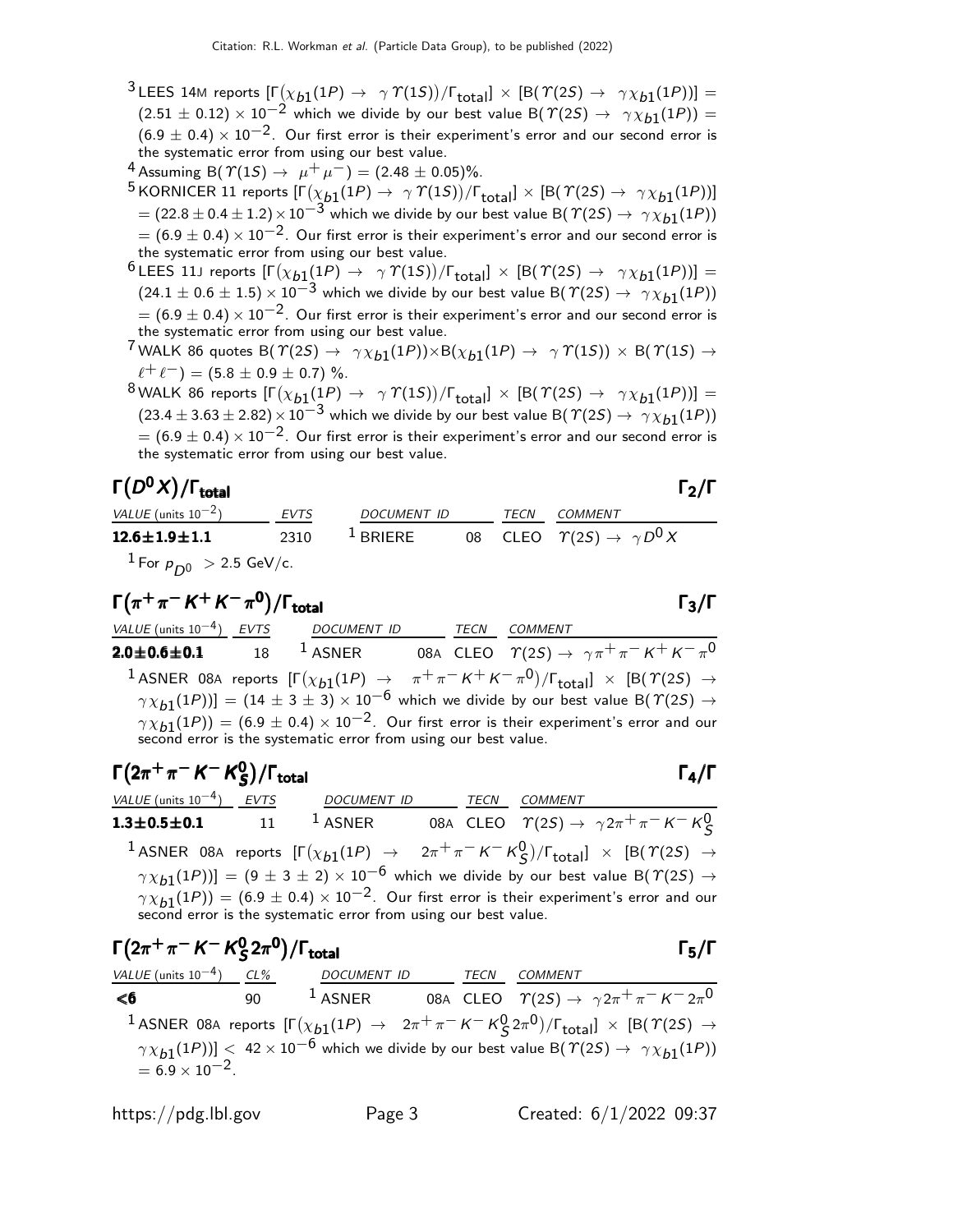$$
\Gamma(2\pi^+ 2\pi^- 2\pi^0)/\Gamma_{\text{total}}
$$

| $1(2\pi$ $2\pi$ $2\pi$ $1$ $\sigma$ $\sigma$                              |    |                                                                                                                                                           |      |                | 16/1                                                            |
|---------------------------------------------------------------------------|----|-----------------------------------------------------------------------------------------------------------------------------------------------------------|------|----------------|-----------------------------------------------------------------|
| VALUE (units $10^{-4}$ ) EVTS                                             |    | <b>DOCUMENT ID</b>                                                                                                                                        | TECN | <b>COMMENT</b> |                                                                 |
| $8.0 \pm 2.4 \pm 0.4$                                                     | 46 | $1$ ASNER                                                                                                                                                 |      |                | 08A CLEO $\Upsilon(2S) \rightarrow \gamma 2\pi^+ 2\pi^- 2\pi^0$ |
|                                                                           |    | 1 ASNER 08A reports $[\Gamma(\chi_{b1}(1P) \to 2\pi^+ 2\pi^- 2\pi^0)/\Gamma_{\text{total}}] \times [B(\Upsilon(2S) \to \gamma \chi_{b1}(1P))]$            |      |                |                                                                 |
|                                                                           |    | $=$ (55 $\pm$ 9 $\pm$ 14) $\times$ 10 <sup>-6</sup> which we divide by our best value B( $\Upsilon$ (2S) $\rightarrow$ $\gamma \chi_{b1}(1P)$ )           |      |                |                                                                 |
|                                                                           |    | $= (6.9 \pm 0.4) \times 10^{-2}$ . Our first error is their experiment's error and our second error is<br>the systematic error from using our best value. |      |                |                                                                 |
| $\Gamma(2\pi^+2\pi^ \mathcal{K}^+$ $\mathcal{K}^-)/\Gamma_{\text{total}}$ |    |                                                                                                                                                           |      |                | $\Gamma_7/\Gamma$                                               |

| VALUE (units $10^{-4}$ ) EVTS | DOCUMENT ID                                                     | TECN | COMMENT                                                                                                                                      |
|-------------------------------|-----------------------------------------------------------------|------|----------------------------------------------------------------------------------------------------------------------------------------------|
| $1.5 \pm 0.5 \pm 0.1$ 18      | $^1$ ASNER                                                      |      | 08A CLEO $\quadgamma(2S) \rightarrow \gamma 2\pi^+ 2\pi^- K^+ K^-$                                                                           |
|                               |                                                                 |      | <sup>1</sup> ASNER 08A reports $[\Gamma(\chi_{b1}(1P) \rightarrow 2\pi^+ 2\pi^- K^+ K^-)/\Gamma_{\text{total}}] \times [B(T(2S) \rightarrow$ |
|                               |                                                                 |      | $\gamma \chi_{b1}(1P)$ ] = (10 ± 3 ± 2) × 10 <sup>-6</sup> which we divide by our best value B( $\gamma$ (2S) $\rightarrow$                  |
|                               | second error is the systematic error from using our best value. |      | $\gamma \chi_{b1}(1P)$ ) = (6.9 ± 0.4) × 10 <sup>-2</sup> . Our first error is their experiment's error and our                              |

#### $\Gamma(2\pi^+ 2\pi^- K^+ K^- \pi^0)/\Gamma_{\text{total}}$  Γ<sub>8</sub>/Γ total and the set of the set of the set of the set of the set of the set of the set of the set of the set of t

VALUE (units  $10^{-4}$ ) EVTS DOCUMENT ID TECN COMMENT **3.5±1.2±0.2** 22 <sup>1</sup> ASNER 08A CLEO  $\varUpsilon(2S) \to \gamma 2\pi^+ 2\pi^- K^+ K^- \pi^0$ <sup>1</sup> ASNER 08A reports  $[\Gamma(\chi_{b1}(1P) \rightarrow 2\pi^+ 2\pi^- K^+ K^- \pi^0)/\Gamma_{\text{total}}] \times [B(\Upsilon(2S) \rightarrow$  $(\gamma \chi_{b1}(1P))] = (24 \pm 6 \pm 6) \times 10^{-6}$  which we divide by our best value B( $\gamma(2S) \rightarrow$  $\gamma \chi_{b1}(1P)$ ) = (6.9 ± 0.4) × 10<sup>-2</sup>. Our first error is their experiment's error and our second error is the systematic error from using our best value.

## $\Gamma(2\pi^+ 2\pi^- K^+ K^- 2\pi^0)/\Gamma_{\text{total}}$  Γg/Γ VALUE (units 10<sup>-4</sup>) EVTS DOCUMENT ID TECN COMMENT **8.6** $\pm$ **3.2** $\pm$ **0.4** 26  $^1$  ASNER 08A CLEO  $\varUpsilon(2S) \to \gamma 2\pi^+ 2\pi^- K^+ K^- 2\pi^0$  $1$  ASNER 08A reports  $[\Gamma(\chi_{b1}(1P) \to 2\pi^+ 2\pi^- K^+ K^- 2\pi^0)/\Gamma_{\rm total}]\times [B(\Upsilon(2S) \to$  $(\gamma \chi_{b1}(1P))] = (59 \pm 14 \pm 17) \times 10^{-6}$  which we divide by our best value B( $\gamma$ (25)  $\rightarrow$  $\gamma \chi_{b1}(1P)$ ) = (6.9 ± 0.4) × 10<sup>-2</sup>. Our first error is their experiment's error and our second error is the systematic error from using our best value.

| $\Gamma(3\pi^+ 2\pi^- K^- K^0_S \pi^0)/\Gamma_{\text{total}}$                                                                                                                      |                  |                    |  |                |                                                                                                                                                                                                                                                                                                                     | $\Gamma_{10}/\Gamma$ |
|------------------------------------------------------------------------------------------------------------------------------------------------------------------------------------|------------------|--------------------|--|----------------|---------------------------------------------------------------------------------------------------------------------------------------------------------------------------------------------------------------------------------------------------------------------------------------------------------------------|----------------------|
| VALUE (units $10^{-4}$ ) EVTS                                                                                                                                                      | DOCUMENT ID TECN |                    |  | <b>COMMENT</b> |                                                                                                                                                                                                                                                                                                                     |                      |
| $9.3 \pm 3.3 \pm 0.5$ 21                                                                                                                                                           |                  |                    |  |                | <sup>1</sup> ASNER 08A CLEO $\Upsilon(2S) \rightarrow \gamma 3\pi^+ 2\pi^- K^- K^0_S \pi^0$                                                                                                                                                                                                                         |                      |
| <sup>1</sup> ASNER 08A reports $[\Gamma(\chi_{b1}(1P) \to 3\pi^+ 2\pi^- K^- K^0 \zeta \pi^0)/\Gamma_{\text{total}}] \times [B(\Upsilon(2S) \to$                                    |                  |                    |  |                |                                                                                                                                                                                                                                                                                                                     |                      |
| $\gamma \chi_{b1}(1P)$ ] = (64 ± 16 ± 16) × 10 <sup>-6</sup> which we divide by our best value B( $\gamma$ (2S) $\rightarrow$                                                      |                  |                    |  |                |                                                                                                                                                                                                                                                                                                                     |                      |
| $\gamma \chi_{b1}(1P)$ ) = (6.9 ± 0.4) × 10 <sup>-2</sup> . Our first error is their experiment's error and our<br>second error is the systematic error from using our best value. |                  |                    |  |                |                                                                                                                                                                                                                                                                                                                     |                      |
| $\Gamma(3\pi^+3\pi^-)/\Gamma_{\rm total}$                                                                                                                                          |                  |                    |  |                |                                                                                                                                                                                                                                                                                                                     | $\Gamma_{11}/\Gamma$ |
| <i>VALUE</i> (units $10^{-4}$ )                                                                                                                                                    | <b>EVTS</b>      | <b>DOCUMENT ID</b> |  | <b>TECN</b>    | COMMENT                                                                                                                                                                                                                                                                                                             |                      |
| 10⊥0 בר 1                                                                                                                                                                          | <b>OF</b>        | $1$ acned          |  |                | $\frac{1}{2}$ $\frac{1}{2}$ $\frac{1}{2}$ $\frac{1}{2}$ $\frac{1}{2}$ $\frac{1}{2}$ $\frac{1}{2}$ $\frac{1}{2}$ $\frac{1}{2}$ $\frac{1}{2}$ $\frac{1}{2}$ $\frac{1}{2}$ $\frac{1}{2}$ $\frac{1}{2}$ $\frac{1}{2}$ $\frac{1}{2}$ $\frac{1}{2}$ $\frac{1}{2}$ $\frac{1}{2}$ $\frac{1}{2}$ $\frac{1}{2}$ $\frac{1}{2}$ |                      |

| $1.9 \pm 0.6 \pm 0.1$ | 25 $1$ ASNER                                    | 08A CLEO $\Upsilon(2S) \rightarrow \gamma 3\pi^+ 3\pi^-$                                                                                          |  |
|-----------------------|-------------------------------------------------|---------------------------------------------------------------------------------------------------------------------------------------------------|--|
|                       |                                                 | <sup>1</sup> ASNER 08A reports $[\Gamma(\chi_{b1}(1P) \to 3\pi^+3\pi^-)/\Gamma_{\text{total}}] \times [B(\Upsilon(2S) \to \gamma \chi_{b1}(1P))]$ |  |
|                       |                                                 | $=$ $(13 \pm 3 \pm 3) \times 10^{-6}$ which we divide by our best value B( $\Upsilon(25) \rightarrow \gamma \chi_{b1}(1P)$ ) =                    |  |
|                       | the systematic error from using our best value. | $(6.9 \pm 0.4) \times 10^{-2}$ . Our first error is their experiment's error and our second error is                                              |  |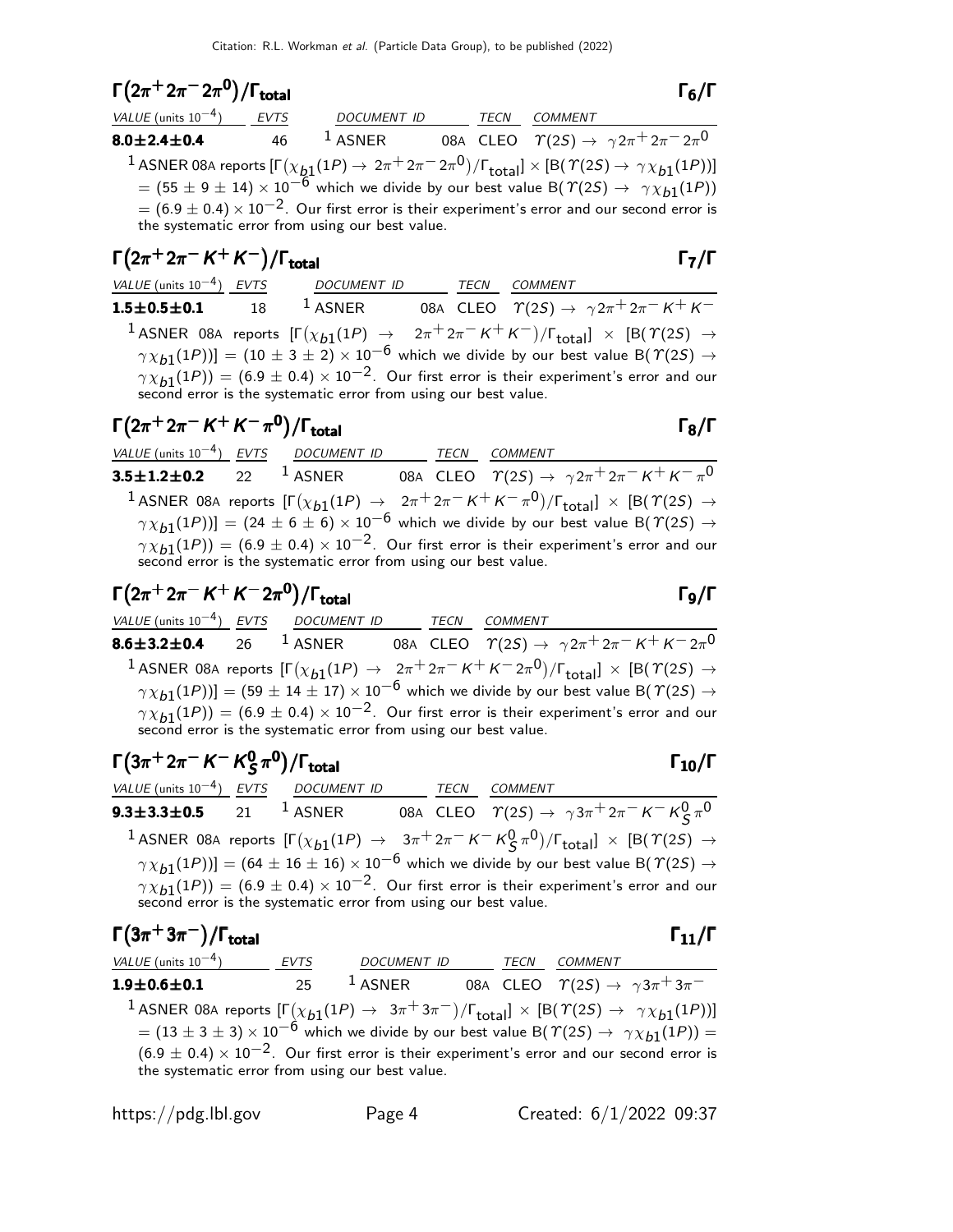$$
\Gamma(3\pi^+3\pi^-2\pi^0)/\Gamma_{\text{total}}
$$

 $(3\pi^+3\pi^-2\pi^0)/\Gamma_{\rm total}$  Γ<sub>12</sub>/Γ  $(12.7 \text{ m})^2 / \Gamma_{\text{total}}$  Γ $_{12} / \Gamma$ total and  $12/1$ VALUE (units 10<sup>-4</sup>) EVTS DOCUMENT ID TECN COMMENT  ${\bf 17{\pm}5{\pm}1}$  56  $^{\text{1}}$  ASNER 08A CLEO  $\varUpsilon(2S)\rightarrow\ \gamma\,3\pi^{\text{+}}\,3\pi^{\text{+}}\,2\pi^{\text{0}}$ 

 $^1$  ASNER 08A reports  $[\Gamma(\chi_{b1}(1P) \to 3\pi^+ 3\pi^- 2\pi^0)/\Gamma_{\rm total}]\times[{\cal B}(\Upsilon(2S) \to \gamma\chi_{b1}(1P))]$  $= (119 \pm 18 \pm 32) \times 10^{-6}$  which we divide by our best value B( $\Upsilon(2S) \rightarrow \gamma \chi_{b1}(1P)$ )  $= (6.9 \pm 0.4) \times 10^{-2}$ . Our first error is their experiment's error and our second error is the systematic error from using our best value.

# $\Gamma(3\pi^+3\pi^- K^+ K^-)/\Gamma_{\text{total}}$

VALUE (units 10<sup>-4</sup>) <u>EVTS</u> DOCUMENT ID TECN COMMENT **2.6±0.8±0.1** 21 <sup>1</sup> ASNER 08A CLEO  $\Upsilon(2S) \to \gamma 3\pi^+ 3\pi^- K^+ K^ 1$  ASNER 08A reports  $[\Gamma(\chi_{b1}(1P) \rightarrow 3\pi^+3\pi^- K^+ K^-)/\Gamma_{\text{total}}] \times [B(\Upsilon(2S) \rightarrow$  $(\gamma \chi_{b1}(1P))] = (18 \pm 4 \pm 4) \times 10^{-6}$  which we divide by our best value B( $\gamma(2S) \rightarrow$  $\gamma \chi_{b1}(1P)$ ) = (6.9 ± 0.4) × 10<sup>-2</sup>. Our first error is their experiment's error and our second error is the systematic error from using our best value.

# $\Gamma(3\pi^+3\pi^- K^+ K^-\pi^0)/\Gamma_{\text{total}}$  Γ<sub>14</sub>/Γ

VALUE (units  $10^{-4}$ ) EVTS DOCUMENT ID TECN COMMENT **7.5** $\pm$ **2.6** $\pm$ **0.4** 28 <sup>1</sup> ASNER 08A CLEO  $\varUpsilon(2S) \to \gamma 3\pi^+ 3\pi^- K^+ K^- \pi^0$  $1$  ASNER 08A reports  $[\Gamma(\chi_{b1}(1P) \rightarrow 3\pi + 3\pi - K + K - \pi^0)/\Gamma_{\text{total}}] \times [B(\Upsilon(2S) \rightarrow$  $(\gamma \chi_{b1}(1P))] = (52 \pm 11 \pm 14) \times 10^{-6}$  which we divide by our best value B( $\gamma$ (2S)  $\rightarrow$  $\gamma \chi_{b1}(1P)$ ) = (6.9 ± 0.4) × 10<sup>-2</sup>. Our first error is their experiment's error and our  $\frac{1}{2}$  second error is the systematic error from using our best value.

### $\Gamma(4\pi^+4\pi^-)/\Gamma_{\rm total}$  Γ<sub>15</sub>/Γ  $\Gamma$ <sub>total</sub> Γ<sub>15</sub>/Γ

 $\frac{VALUE \text{ (units 10}^{-4})}{2.6 \pm 0.9 \pm 0.1}$  EVTS  $\frac{DOCUMENT \text{ ID}}{24}$   $\frac{TECN}{1}$   $\frac{TECN}{0.84}$   $\frac{COMMENT}{C(2S) \rightarrow 7}$ **2.6±0.9±0.1** 24 1 ASNER 08A CLEO  $\overline{\gamma(2S)} \to \gamma 4\pi^+ 4\pi^ ^1$  ASNER 08A reports  $[\Gamma(\chi_{b1}(1P) \to 4\pi^+4\pi^-)/\Gamma_{\rm total}]\times[{\cal B}(\Upsilon(2S) \to \ \gamma\chi_{b1}(1P))]$  $= (18 \pm 4 \pm 5) \times 10^{-6}$  which we divide by our best value B( $\Upsilon(25) \rightarrow \gamma \chi_{b1}(1P)$ ) =  $(6.9 \pm 0.4) \times 10^{-2}$ . Our first error is their experiment's error and our second error is the systematic error from using our best value.

| $\Gamma(4\pi^+ 4\pi^- 2\pi^0)/\Gamma_{\rm total}$ |    |                                                                                                                                                                                                                                                                                                                                                                                                                                                        |      |                | $\Gamma_{16}/\Gamma$                                            |
|---------------------------------------------------|----|--------------------------------------------------------------------------------------------------------------------------------------------------------------------------------------------------------------------------------------------------------------------------------------------------------------------------------------------------------------------------------------------------------------------------------------------------------|------|----------------|-----------------------------------------------------------------|
| VALUE (units $10^{-4}$ ) EVTS                     |    | <b>DOCUMENT ID</b>                                                                                                                                                                                                                                                                                                                                                                                                                                     | TECN | <b>COMMENT</b> |                                                                 |
| $14 + 5 + 1$                                      | 26 | $1$ ASNER                                                                                                                                                                                                                                                                                                                                                                                                                                              |      |                | 08A CLEO $\Upsilon(2S) \rightarrow \gamma 4\pi^+ 4\pi^- 2\pi^0$ |
|                                                   |    | <sup>1</sup> ASNER 08A reports $[\Gamma(\chi_{b1}(1P) \to 4\pi^+ 4\pi^- 2\pi^0)/\Gamma_{\text{total}}] \times [B(\Upsilon(2S) \to \gamma \chi_{b1}(1P))]$<br>$= (96 \pm 24 \pm 29) \times 10^{-6}$ which we divide by our best value B( $\Upsilon(25) \rightarrow \gamma \chi_{b1}(1P)$ )<br>$= (6.9 \pm 0.4) \times 10^{-2}$ . Our first error is their experiment's error and our second error is<br>the systematic error from using our best value. |      |                |                                                                 |

| $\Gamma(\omega \text{anything})/\Gamma_{\text{total}}$ |       |             |      |                                       | $\Gamma_{17}/\Gamma$ |
|--------------------------------------------------------|-------|-------------|------|---------------------------------------|----------------------|
| VALUE (units $10^{-2}$ )                               | EVTS  | DOCUMENT ID | TECN | <i>COMMENT</i>                        |                      |
| 4.9 $\pm$ 1.3 $\pm$ 0.6                                | .51 k | ШA          |      | 17A BELL $e^+e^- \rightarrow$ hadrons |                      |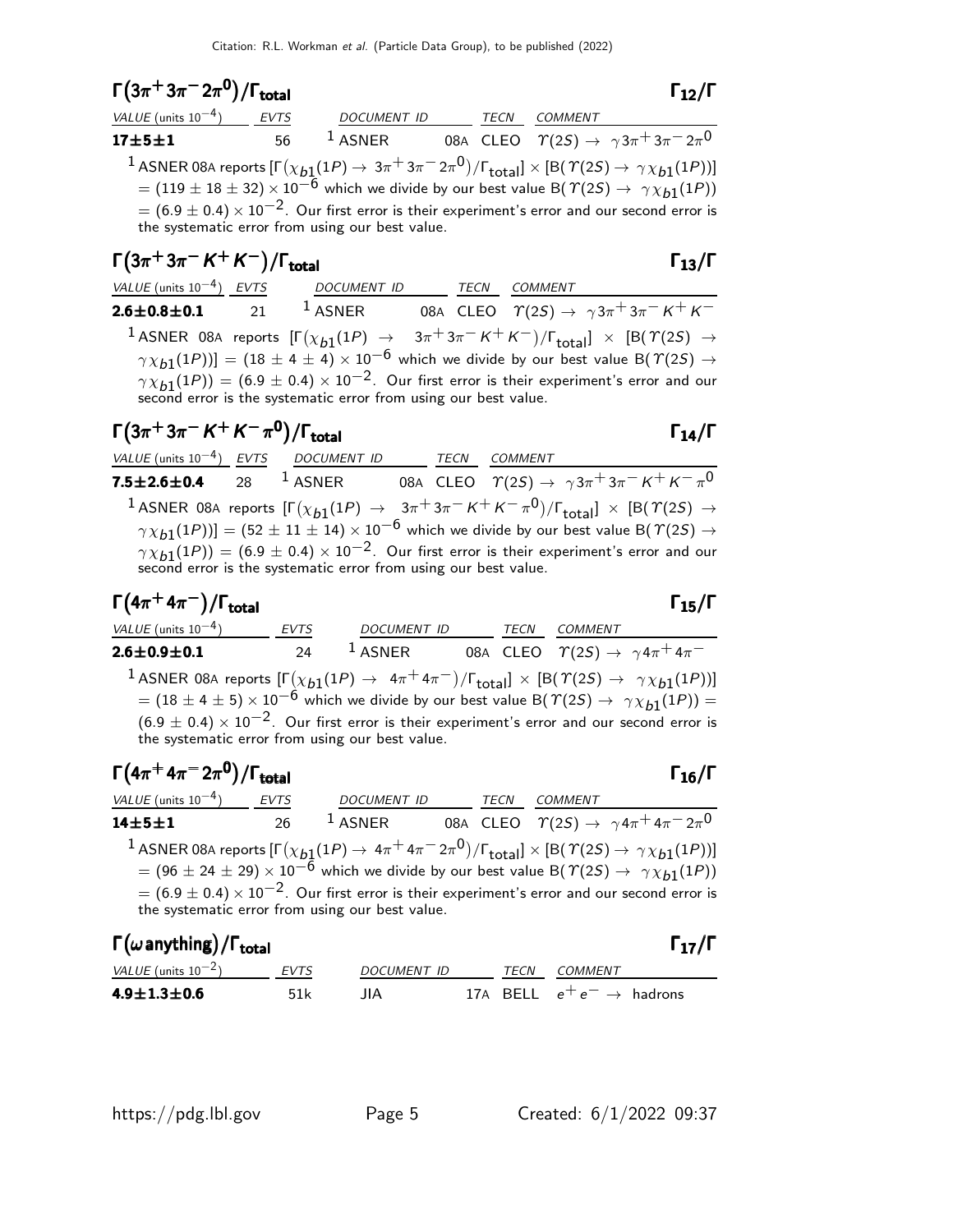| $\Gamma(\omega X_{tetra})/\Gamma_{\rm total}$ |     |             |             |                                       | $\Gamma_{18}/\Gamma$ |
|-----------------------------------------------|-----|-------------|-------------|---------------------------------------|----------------------|
| <i>VALUE</i>                                  | CL% | DOCUMENT ID | <b>TFCN</b> | COMMENT                               |                      |
| $<$ 44.4 $\times$ 10 <sup>-5</sup>            | ۹N  | $\perp$ IIA |             | 17A BELL $e^+e^- \rightarrow$ hadrons |                      |

<sup>1</sup> For a tetraquark state  $X_{tetra}$ , with mass in the range 1.16–2.46 GeV and width in the range 0–0.3 GeV. Measured 90% CL limits as a function of  $X_{tetra}$  mass and width range from  $3.3 \times 10^{-5}$  to  $44.4 \times 10^{-5}$ .

# $\Gamma(J/\psi\,J/\psi)/\Gamma_{\rm total}$  Γ<sub>19</sub>/Γ

| VALUE (units $10^{-5}$ ) | $CL\%$ | <b>DOCUMENT ID</b> | TECN | <b>COMMENT</b>                                                                                                                                                                                                                                                                                          |
|--------------------------|--------|--------------------|------|---------------------------------------------------------------------------------------------------------------------------------------------------------------------------------------------------------------------------------------------------------------------------------------------------------|
| < 2.7                    | 90     | $1$ SHEN           |      | 12 BELL $\Upsilon(2S) \rightarrow \gamma \psi X$                                                                                                                                                                                                                                                        |
|                          |        |                    |      | <sup>1</sup> SHEN 12 reports $<$ 2.7 $\times$ 10 <sup>-5</sup> from a measurement of $[\Gamma(\chi_{b1}(1P) \to J/\psi J/\psi)/\Gamma_{\text{total}}]$<br>$\times$ [B( $\Upsilon(2S) \to \gamma \chi_{b1}(1P))$ ] assuming B( $\Upsilon(2S) \to \gamma \chi_{b1}(1P)) = (6.9 \pm 0.4) \times 10^{-2}$ . |
|                          |        |                    |      |                                                                                                                                                                                                                                                                                                         |

# Γ $(J/\psi \psi(2S))$ /Γ<sub>total</sub> Γ<sub>20</sub>/Γ

| VALUE (units $10^{-5}$ ) | CL% | <i>DOCUMENT ID</i> | TFCN | COMMENT                                          |
|--------------------------|-----|--------------------|------|--------------------------------------------------|
| < 1.7                    | 90  | $^1$ SHEN          |      | 12 BELL $\Upsilon(2S) \rightarrow \gamma \psi X$ |

<sup>1</sup>SHEN 12 reports  $\langle 1.7 \times 10^{-5}$  from a measurement of  $\left[ \Gamma(\chi_{b1}(1P) \to J/\psi \psi(2S)) \right]$  $\Gamma_{\text{total}} \times [\text{B}(\text{T}(2S) \rightarrow \gamma \chi_{b1}(1P))]$  assuming  $\text{B}(\text{T}(2S) \rightarrow \gamma \chi_{b1}(1P)) = (6.9 \pm 0.4) \times$  $10^{-2}$ .

# Γ $(\psi(2S)\psi(2S))$ /Γ<sub>total</sub> Γ<sub>21</sub>/Γ

| l ( $\psi$ (23) $\psi$ (23))/l <sub>total</sub> |          |             |  |      |                                                            |  |
|-------------------------------------------------|----------|-------------|--|------|------------------------------------------------------------|--|
| $VALUE$ (units $10^{-5}$ )                      | CL%      | DOCUMENT ID |  | TECN | COMMENT                                                    |  |
| <6                                              | ۹N       | $1$ SHEN    |  |      | 12 BELL $\Upsilon(2S) \rightarrow \gamma \psi X$           |  |
| 1.                                              | aa sa ha |             |  |      | $\mathbf{r} = \begin{pmatrix} 1 & 1 & 1 & 1 \end{pmatrix}$ |  |

<sup>1</sup>SHEN 12 reports  $< 6.2 \times 10^{-5}$  from a measurement of  $\left[\Gamma(\chi_{b1}(1P) \to \psi(2S)\psi(2S)) / \right]$  $\Gamma_{\text{total}} \times [\text{B}(\text{T}(2S) \rightarrow \text{T} \chi_{b1}(1P))]$  assuming  $\text{B}(\text{T}(2S) \rightarrow \text{T} \chi_{b1}(1P)) = (6.9 \pm 0.4) \times$  $10^{-2}$ .

| $\Gamma\left(J/\psi(1S)\right)$ anything) / $\Gamma\left(3\right)$ |        |                    |  |          |                                       | $\Gamma_{22}/I$      |
|--------------------------------------------------------------------|--------|--------------------|--|----------|---------------------------------------|----------------------|
| VALUE                                                              | $CL\%$ | <b>DOCUMENT ID</b> |  | TECN     | COMMENT                               |                      |
| ${1.1 \times 10^{-3}}$                                             | 90     | JIA.               |  |          | 17A BELL $e^+e^- \rightarrow$ hadrons |                      |
| $\Gamma(J/\psi(1S)X_{tetra})/\Gamma_{\rm total}$                   |        |                    |  |          |                                       | $\Gamma_{23}/\Gamma$ |
| <b>VALUE</b>                                                       | $CL\%$ | <b>DOCUMENT ID</b> |  | TECN     | <i>COMMENT</i>                        |                      |
| $<$ 22.7 $\times$ 10 <sup>-5</sup>                                 | 90     | $1$ JIA            |  | 17A BELL | $e^+e^- \rightarrow$ hadrons          |                      |

<sup>1</sup> For a tetraquark state  $X_{tetra}$ , with mass in the range 1.16–2.46 GeV and width in the range 0–0.3 GeV. Measured 90% CL limits as a function of  $X_{tetra}$  mass and width range from  $1.8 \times 10^{-5}$  to  $22.7 \times 10^{-5}$ .

## $\chi_{b1}(1P)$  Cross-Particle Branching Ratios

| $\Gamma(\chi_{b1}(1P) \to \gamma \Upsilon(1S))/\Gamma_{\text{total}} \times \Gamma(\Upsilon(2S) \to \gamma \chi_{b1}(1P))/\Gamma_{\text{total}}$ |      |                    |      |                                             | $\Gamma_1/\Gamma \times \Gamma_{59}^{T(2S)}/\Gamma^{T(2S)}$ |
|--------------------------------------------------------------------------------------------------------------------------------------------------|------|--------------------|------|---------------------------------------------|-------------------------------------------------------------|
| VALUE (units $10^{-3}$ )                                                                                                                         | EVTS | <b>DOCUMENT ID</b> | TECN | COMMENT                                     |                                                             |
| $24.1 \pm 0.6 \pm 1.5$                                                                                                                           | 13k  | LEES               |      | 11J BABR $\Upsilon(2S) \rightarrow X\gamma$ |                                                             |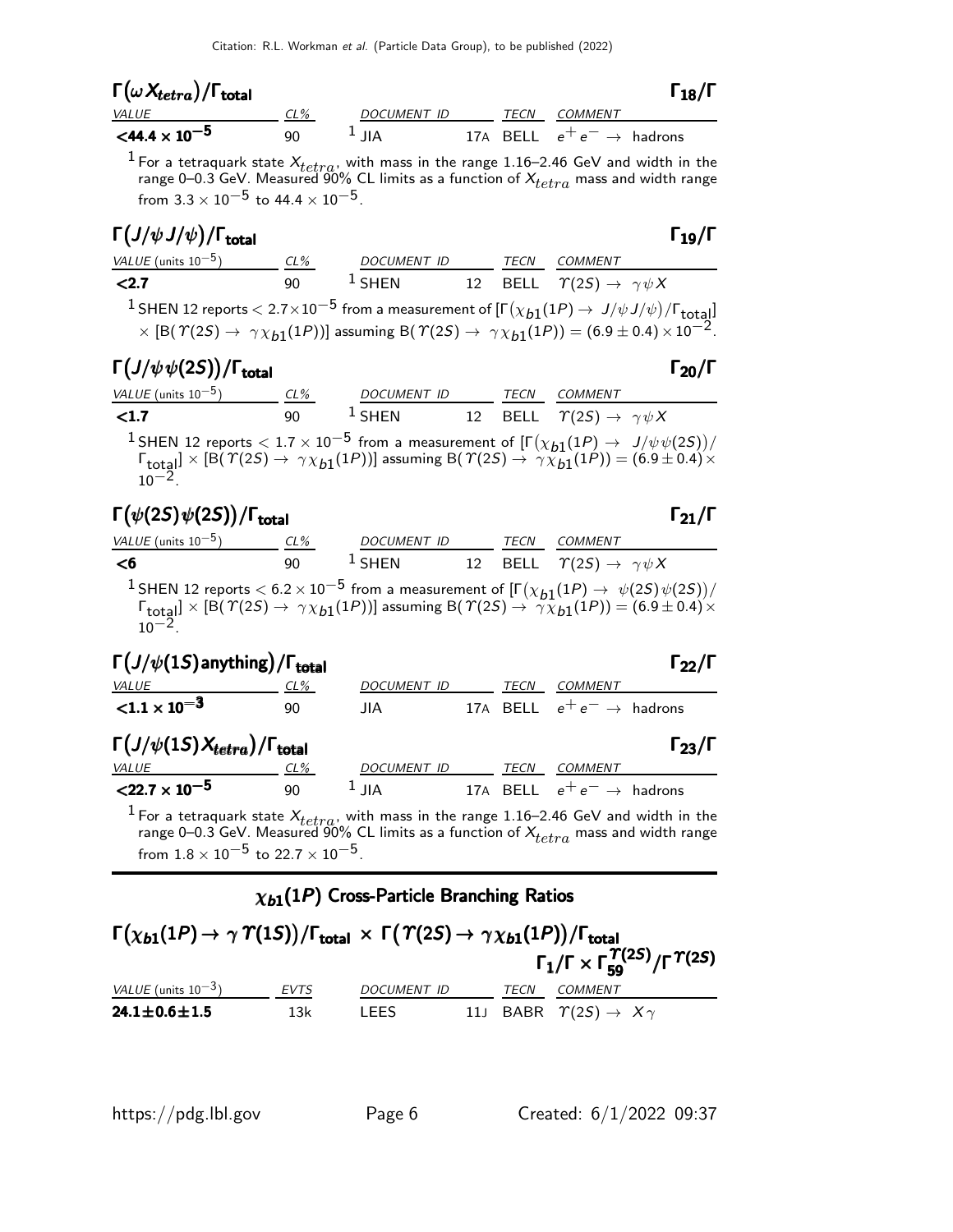

<sup>1</sup> From a sample of  $\Upsilon(2S) \rightarrow \gamma \gamma \mu^+ \mu^-$  with one converted photon.  $B(\chi_{b1}(1P) \to \gamma \varUpsilon(1S)) \times B(\varUpsilon(2S) \to \gamma \chi_{b1}(1P)) \times B(\varUpsilon(1S) \to \ell^+ \ell^-)$  (units  $10^{-4}$ )

|                                                                                                   |      |                                                                                                            |      | $B(\chi_{b1}(1P) \rightarrow \gamma \Upsilon(1S)) \times B(\Upsilon(3S) \rightarrow \gamma \chi_{b1}(1P)) \times B(\Upsilon(1S) \rightarrow \ell^+ \ell^-)$ |
|---------------------------------------------------------------------------------------------------|------|------------------------------------------------------------------------------------------------------------|------|-------------------------------------------------------------------------------------------------------------------------------------------------------------|
| VALUE (units $10^{-5}$ )                                                                          | EVTS | <b>DOCUMENT ID</b>                                                                                         | TECN | <b>COMMENT</b>                                                                                                                                              |
| $1.30 \pm 0.34$ OUR AVERAGE                                                                       |      |                                                                                                            |      |                                                                                                                                                             |
| $1.16 + 0.78 + 0.14$<br>$-0.67 - 0.16$                                                            |      | $1$ LEES                                                                                                   |      | 14M BABR $\Upsilon(35) \rightarrow \gamma \gamma \mu^+ \mu^-$                                                                                               |
| $1.33 \pm 0.30 \pm 0.23$                                                                          | 50   |                                                                                                            |      | KORNICER 11 CLEO $e^+e^- \rightarrow \gamma \gamma \ell^+ \ell^-$                                                                                           |
|                                                                                                   |      | <sup>1</sup> From a sample of $\Upsilon(35) \rightarrow \gamma \gamma \mu^+ \mu^-$ with converted photons. |      |                                                                                                                                                             |
| $B(\chi_{b2}(1P) \rightarrow pX + \overline{p}X)/B(\chi_{b1}(1P) \rightarrow pX + \overline{p}X)$ |      |                                                                                                            |      |                                                                                                                                                             |

| $-$ \ADZ\=' ) ' $P$ ''   $P$ ''   $-$ \ADI\=' ) ' $P$ ''   $P$ ''                                 |                    |      |                                                          |
|---------------------------------------------------------------------------------------------------|--------------------|------|----------------------------------------------------------|
| <i>VALUE</i>                                                                                      | DOCUMENT ID        | TECN | <i>COMMENT</i>                                           |
| $1.068 \pm 0.010 \pm 0.040$                                                                       | BRIERE             |      | 07 CLEO $\Upsilon(2S) \rightarrow \gamma \chi_{h,I}(1P)$ |
| $B(\chi_{b0}(1P) \rightarrow pX + \overline{p}X)/B(\chi_{b1}(1P) \rightarrow pX + \overline{p}X)$ |                    |      |                                                          |
|                                                                                                   |                    |      |                                                          |
| VALUE                                                                                             | <i>DOCUMENT ID</i> | TECN | <i>COMMENT</i>                                           |